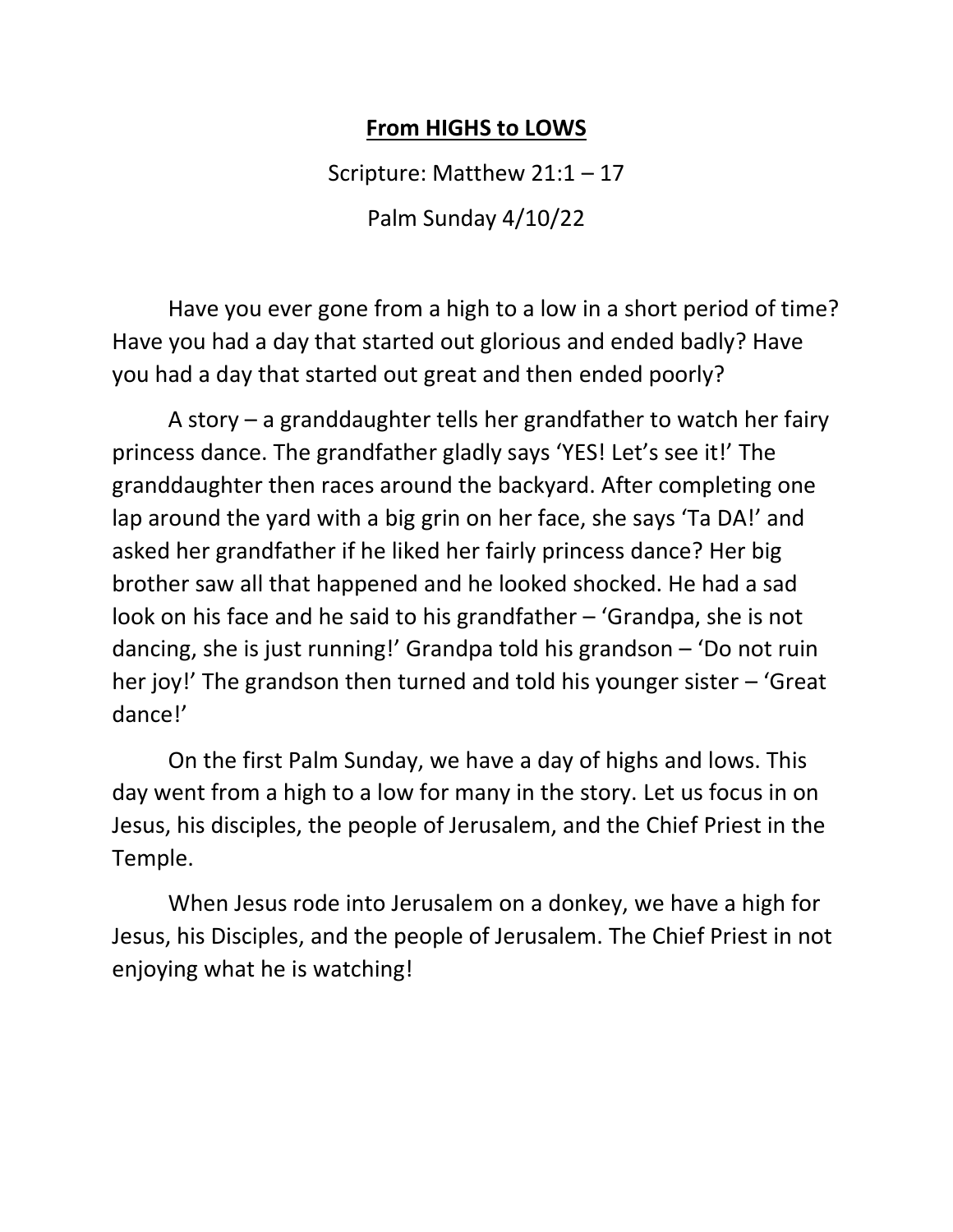When the crowd enthusiastically waved palm branches overhead and welcomed Jesus into Jerusalem with - 'Hosanna, Blessed is He who comes in the name of the Lord. Hosanna in the highest!' We have a great day for Jesus, his Disciples, and the people of Jerusalem. Not a great day for the Chief Priest!

Many in the crowd were expecting a Messiah to free them from Roman rule. Many of the crowd were looking for a mighty warrior riding on a white stallion with a sword in one hand and a shield in the other to lead a revolution against Roman Empire. But look at what they got – a Savior who would suffer for their sins that same week! They got a man of peace who would sacrifice himself for them. They got a man riding on a donkey!

The first Palm Sunday was a great day for the Zealots in Jesus' group of Disciples. The Zealots' wish was to overthrow Roman rule and when Jesus entered Jerusalem on Palm Sunday, they probably were thinking – 'Here we go, all Jesus need to do was to encourage the people on and a revolution with start!' What a high the Zealots had that day!

The Chief Priest was angry at what he was seeing. He had questioned Jesus' authority. He questioned why the people of Jerusalem were expressing such joy with the waving of palm branches and their shouts of - 'Hosanna, Blessed is He who comes in the name of the Lord. Hosanna in the highest!' Maybe everyone just got caught up in the excitement of the day and couldn't help but worship Jesus.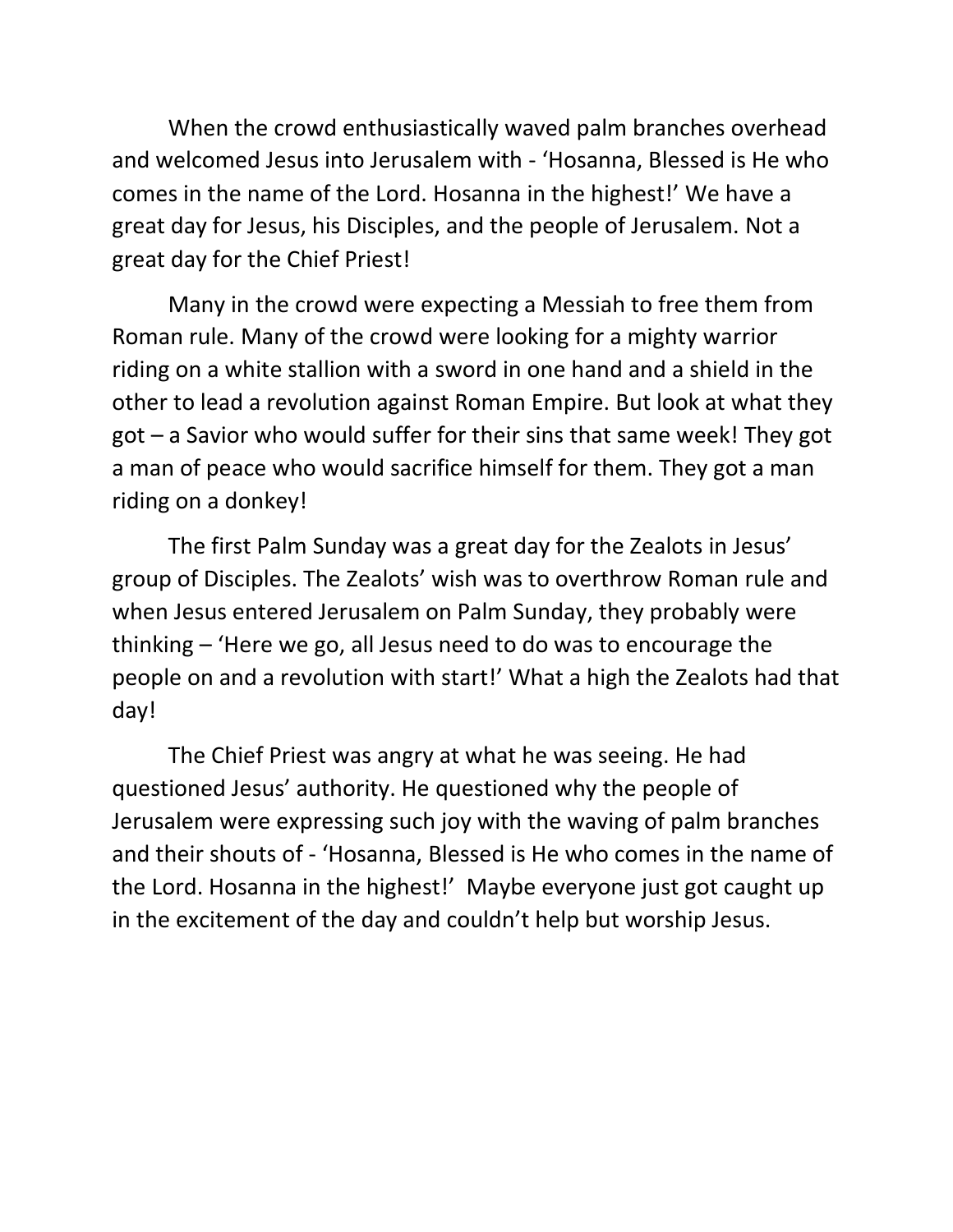But let us look at what happens next on this glorious day. Jesus goes to the Holy Temple and what does he find? Jesus finds people who are approved by the priests of the temple selling and buying goods in the Holy Temple. This angers Jesus and he does his one and only act of violence when Jesus then turns over the tables and the seats of the money changers who were selling doves and lambs to be sacrifice in the Holy Temple for profit. Jesus then says – *It is written – My house shall be called a house of prayer; but you are making it a den of robbers!'*

The blind and the lame then came to Jesus in the temple, and Jesus healed them. But when the Chief Priest and scribes saw these amazing things, they are angry! They will not having a good day! The children cried out in the temple – 'Hosanna to the Son of David'. The Chief Priest and Scribes became angrier and say to Jesus – 'Do you hear what these children are saying?' Jesus then told the Chief Priest that from the lips of children and infants God has called forth His praise.

The only people I can think of who thought this day was not a good day were the Chief Priest and Scribes in the Temple. This was not a high for them! They did not think they were in the presence of the Savior!

This exciting day ends with Jesus leaving Jerusalem to journey to rest in Bethany so he can spend the night there. Judas was probably not happy that Jesus left Jerusalem. Judas was a Zealot and I believe that when Jesus was in the Holy Temple turning over the tables and seats of the money changers he was smiling from ear to ear. Judas was (rub my hands together) thinking 'Now is the time! Go Jesus Go!' He probably saw what he was looking for – a Messiah who will lead the Jewish people in a revolution to overthrow Roman rule in the Holy Land. This may have been the first step for Judas to think about betraying Jesus.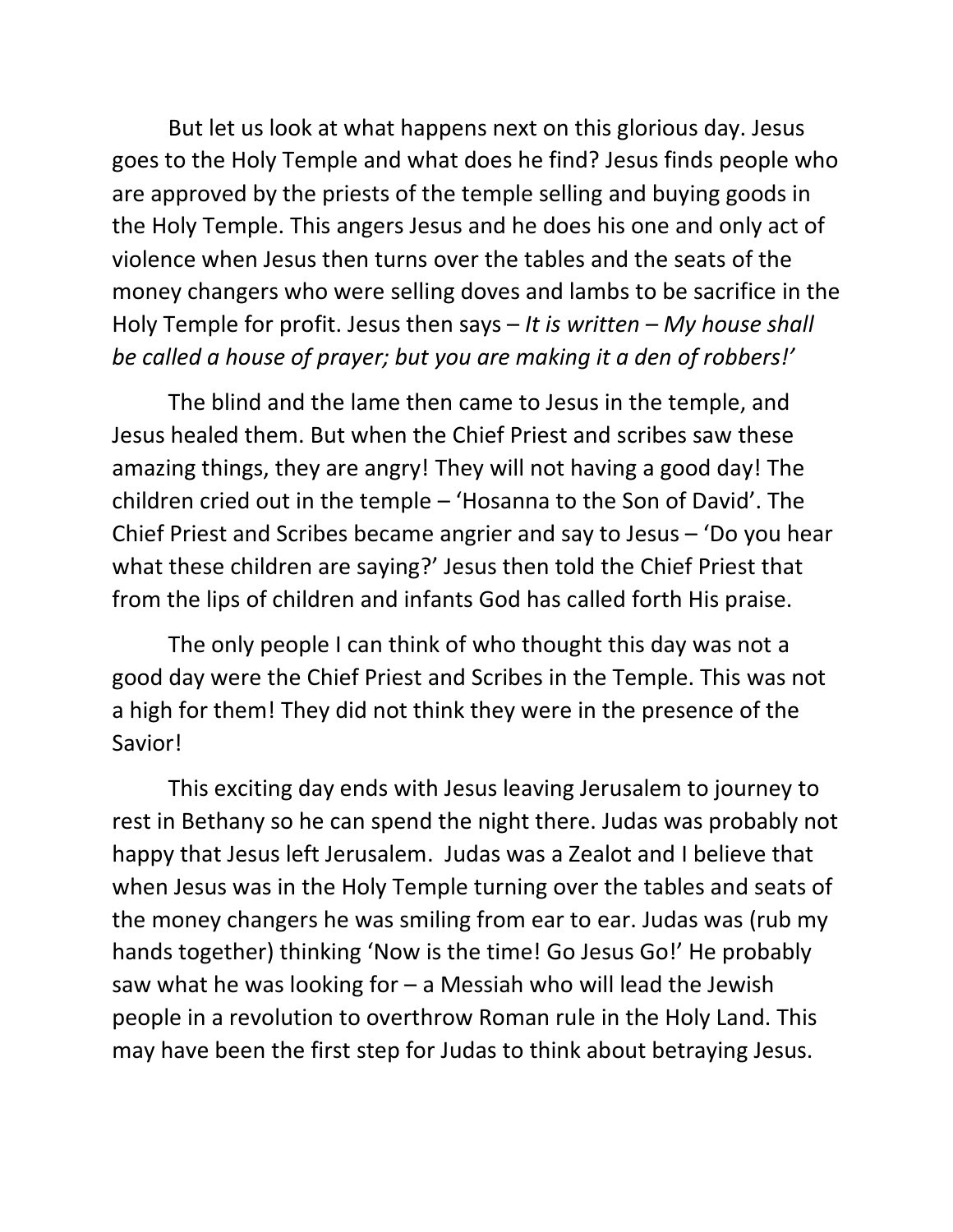What a good day, but the people will go from a high to a low in a very short time. The people that cheered Jesus into the Holy City of Jerusalem with cheers of - 'Hosanna, Blessed is He who comes in the name of the Lord. Hosanna in the highest!' will soon be shouting 'Crucify Him, Crucify Him'!

Jesus invites us to also see him for who he is. And when we do, like a child overflowing with joy, we cannot help ourselves from shouting - 'Hosanna, Blessed is He who comes in the name of the Lord. Hosanna in the highest!' But we will be like the people of Jerusalem and often we will turn our back on Jesus and in our own way say – 'Crucify Him, Crucify Him'.

Let us revel in this good day. Let us get excited. Let us recognize a 'high' because it will not be long when we will reach a low. In our lives we will have highs and lows. We will have days like the first Palm Sunday and we will have days like when we lose a loved one or health problems come our way. But through it all, we need to see Jesus for who is – Our Lord and Savior!

What are you looking for? Are you looking for a man or woman to lead us who uses words of hatred and lies? You can find them in our world! Or are you looking for a man of peace and love and compassion? You can find him here in church! That man is Jesus Christ! 'Hosanna, Blessed is He who comes in the name of the Lord. Hosanna in the highest!'

Can you hold your palms skyward and say with me - - 'Hosanna, Blessed is He who comes in the name of the Lord. Hosanna in the highest!'